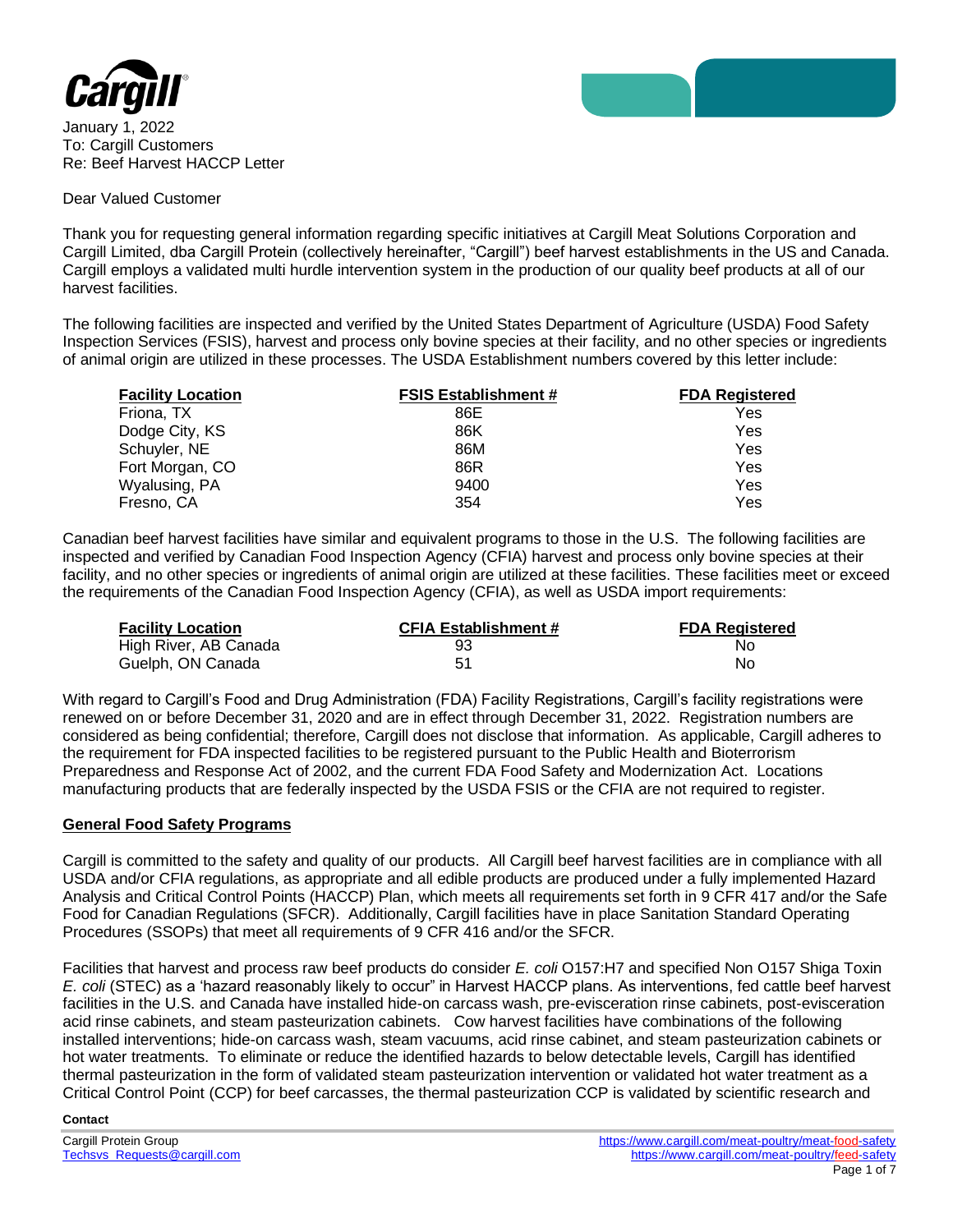

internal use of time/temperature monitoring probes. These validation procedures meet the requirements of 9 CFR 417 and the SFCR. Cargill has identified an acid rinse cabinet as a validated intervention for red meat offal removed prior to the thermal pasteurization. All CCP and control point critical limits are monitored at a frequency to ensure process control. Additionally, a peroxyacetic acid based antimicrobial agent is being applied immediately prior to packaging of subprimals. This agent is recognized by USDA-FSIS (Directive 7120.1) and CFIA as a "processing aid", therefore, there is no implication to labeling or including it in the ingredient statement. This treatment has been microbiologically validated in the facilities utilizing indicator microorganisms.

In addition, all harvest facilities perform extensive microbiological tests on carcasses and other beef products that serve as verification that the intervention system is functioning as designed. Cargill's harvest facilities located in the U.S. and Canada participate in USDA-FSIS *Salmonella* performance standards sampling (or equivalent sampling program) and sample carcasses for generic *E. coli* using the protocol designed in accordance with the requirements stated in 9 CFR 310.25. Moreover, all facilities also conduct routine environmental sampling for product contact pre-operational cleanliness at a variety of points in the production system. Depending on the facility, the microbiological monitoring includes testing for Aerobic Plate Count (APC), coliforms, and/or generic *E. coli.* Monitoring results are evaluated on an ongoing basis for trend analysis of the facility and products. Furthermore, all Cargill beef harvest facilities have supporting prerequisite programs encompassing:

- Good Hygiene Procedures (GHP)
- Foreign Material Control
- Retrieval and traceability procedure to ensure proper identification for all materials coming into/through the system and leaving the system.
	- $\circ$  Retrieval procedures are in place at each production facility such that in an emergency, all products that are produced can be traced as product codes and volumes shipped, to the first level of distribution. Each of our production facilities has a Retrieval team made up of personnel identified according to the necessary disciplines needed for prompt action. Members of the team include Operations, Supply Chain, Transportation, Business and Sales, Food Safety, Quality, and Regulatory (FSQR), Corporate Affairs, Legal and Information Technology (IT) personnel, as necessary. These procedures are practiced at a minimum of annually to ensure effectiveness in the ability to trace all products and ensure all team members are competent in their roles.
	- $\circ$  In the event of a natural disaster or other crisis situation that renders a production facility inoperable, Cargill has production contingency plans that involve other Cargill facilities, as well as approved External Manufacturers.
- Pest Control Program
- Product Hold Program
- Food Defense Program
	- o Facilities are access controlled, fenced and guarded. At all production facilities, visitors are restricted, except under certain strictly controlled circumstances. Food defense procedures have been in place for some time and Cargill reviews these procedures on an annual basis.
- Allergen Control Program
	- $\circ$  Allergens have been considered in the hazard analysis for each Cargill facility and, where appropriate, programs have been established around the handling of any allergen containing ingredients.
	- o Additionally, all established allergen programs are a part of internal audits and annual third party GFSI certified audits.
- A livestock program to require all cattle producers to certify compliance with 21 CFR 589.2000, Animal proteins prohibited in ruminant food.

## **Supplier Approval Programs** [\(https://www.cargill.com/about/external-sem-manual\)](https://www.cargill.com/about/external-sem-manual)

Cargill has prerequisite programs as a foundation enabling our HACCP systems to function more effectively. Since our facilities do not continuously monitor the manufacturing processes of all materials received into the facilities, we rely on programs such as our Supplier Programs to help mitigate possible biological, chemical and physical hazards. The Supplier Programs provide the mechanisms by which we ensure supplier compliance with our Food Safety/Quality and specifications requirements.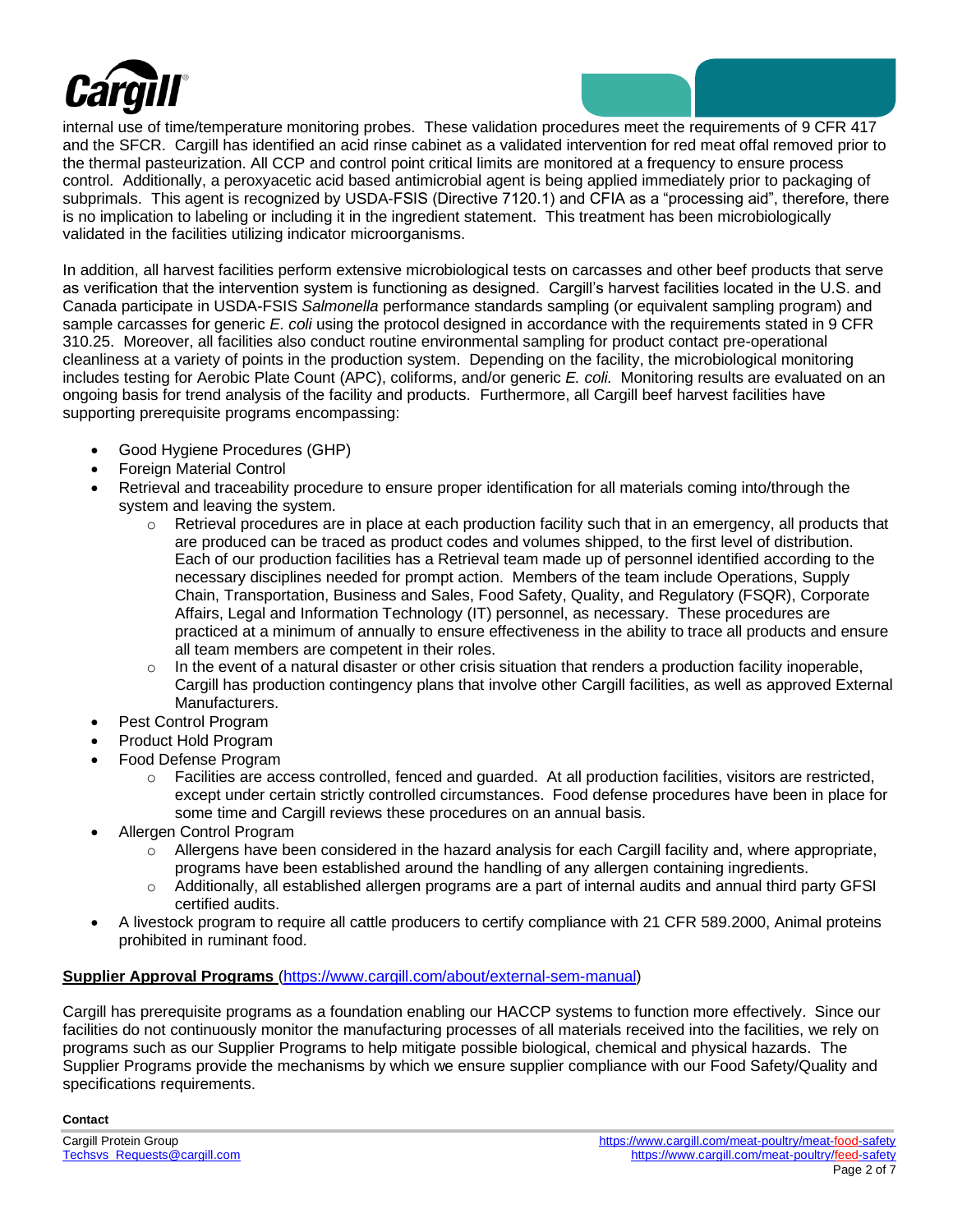



- HACCP
	- $\circ$  Raw beef purchased from the United States or Canada comes from USDA/CFIA inspected facilities operating under an implemented HACCP program.
		- Foreign facilities must be operating under "equivalent" inspection programs and certified by USDA-FSIS to export to the US or CFIA to export to Canada.
		- Meet the USDA Salmonella Performance Standards for products sold to or within the United **States**
	- o Facility shall have validated interventions to control *E.coli* O157:H7.
	- o Microbiological Testing
		- All ground beef components will be sampled and tested for *E. coli* O157:H7. An N=60 equivalent or better sampling method must be used. Cargill will not accept product that tests presumptive positive for *E. coli* O157:H7.
		- **■** Intact lot loads must arrive with a negative certificate of analysis or product notification document
		- Verification Sampling including STEC 6 must be completed per our supplier agreements.
		- **EXECT Facility must have an effective "event period" program including actions on subprimals.**
	- $\circ$  Suppliers must have adequate segregation programs, if handling multiple species in one location, to ensure there is no risk of substitution and the labeled species is accurate.
- SSOPs, Pre-requisites and Training
	- $\circ$  Beef supplier facilities must have implemented written SSOPs/Pre-requisites and training programs sufficient to ensure that all processing and handling equipment that contacts product is cleaned and sanitized properly and that sanitation effectiveness is monitored during pre-operational inspection.
- Live Animal Handling
	- o Beef harvest facilities must have programs that:
		- Exclude non-ambulatory disabled livestock as defined by FSIS 6900.2, Rev. 2.
		- **EXECT:** Are in compliance with FSIS Directive 6100, Rev. 2 Ante-Mortem Livestock Inspection, Final Regulations for Non-Ambulatory Disabled Cattle and Specified Risk Materials (SRMs) or the SFCR.
		- Require all animals be handled in a manner compliant with the current "Recommended Animal" Handling Guidelines and Audit Guide" published by the North American Meat Institute (NAMI) Foundation.
- **Beef Supplier Audits** 
	- o Beef supplier facilities must schedule, conduct and maintain certification against a Global Food Safety Initiative (GFSI) certification audit.
	- $\circ$  As applicable, must have conducted an animal handling audit by a PAACO trained or equivalent auditor annually.
- Non-Meat Ingredient suppliers
	- $\circ$  Must have an annual 3<sup>rd</sup> party GFSI or equivalent audit
	- $\circ$  Incorporate a food safety plan within their process, sufficient to identify and control hazards.
	- o Provide a specification for ingredients supplied to Cargill
	- $\circ$  Complete an allergen assessment or other necessary documentation to support claims and/or nutritional panels as necessary.

## **Non O157 Shiga Toxin** *E. coli*

Cargill refers to the Non O157 STEC6 (with *E. coli* O157:H7 as STEC7). As referenced in both FSIS Directive 10,010.1 revision 4 dated 8/20/15 and FSIS Directive 10,010.2 dated 7/01/2020 regarding verification activities, FSIS has carried out verification procedures, including sampling and testing manufacturing trim harvested on and after June 4, 2012 to ensure control of both *Escherichia coli* O157:H7 and six other serogroups of STEC (O26, O45, O103, O111, O121 and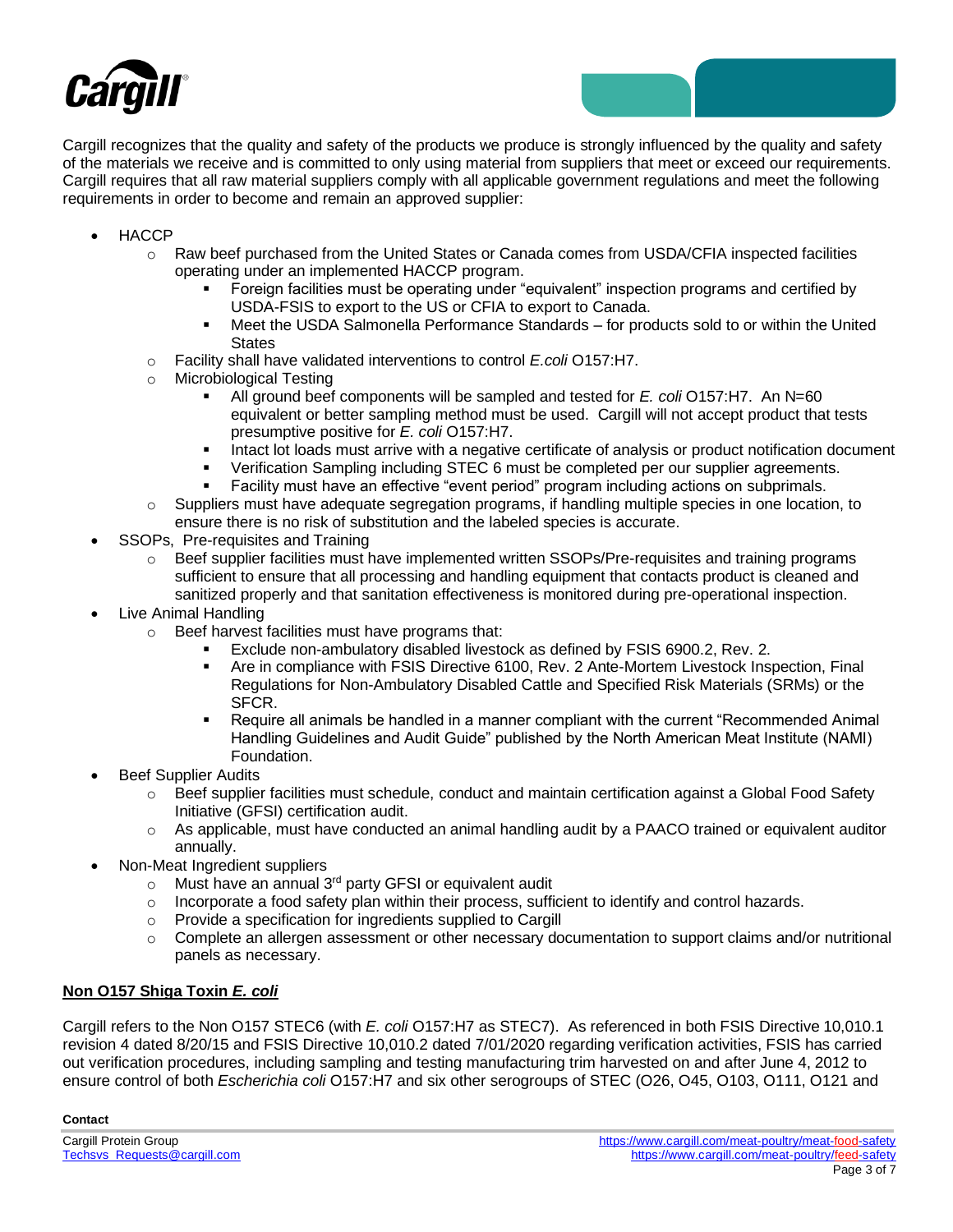

O145). Published research documents show the existing *E. coli* O157:H7 pathogen reduction technologies are effective on the STEC6. Therefore, no changes to pathogen control programs were implemented due to the reassessment. However, Cargill continues to collect and review necessary data from baseline research and testing methods for STEC7 and reassess accordingly.

## **STEC7 Control and Testing**

As a part of our continuing food safety efforts, in facilities that test raw ground beef components, Cargill utilizes a Test and Hold program. A 'Product Notification Document' (PND) is sent to the customer receiving the tested raw ground beef components (the 'ship to' customer). This information contains the lot number of the product, the result, test method and other comments regarding the lab results. If you are not considered the 'ship to' customer, then this information would be sent to your sales representative or broker. Cargill's "PND" has been accepted with no objections by USDA and CFIA, as an alternative method to Certificate of Analysis  $(COA)^1$ .

A Test and Hold program is also in place in some facilities producing and testing finished ground beef. The statements of testing compliance are on the transportation bill of lading  $(BOL)^2$ .

A similar Test and Hold program is in place for all components destined for use in raw ground products such as Hearts, Head Meat, Cheek Meat, Weasand Meat, Tongue Root, PDCB, FTB and other raw ground beef components<sup>3</sup>. Cargill would like to outline certain key aspects of its *E. coli* verification-testing program:

- Beef Trim lot integrity will always be kept intact. Lots will not be broken or split to cause combos within a lot to be sent to different customers.
- A robust N=60 surface excision sample program is used for boxed and combo trim and other comboed raw beef components such as whole muscle meats sampled for *E. coli* O157:H7*.* A minimum of 60 samples are taken per lot, whether the lot is 1 combo or maximum of 5 combos.
- Note that Cargill does not sample and test any vacuumed packaged boxed primal or subprimal products since they are intended solely for intact product use. We would strongly encourage our customers to not use traditional boxed beef primals and subprimals in raw ground products and instead purchase trim in a combo or box or purchase grinds. This will ensure you have a test result from a minimum of N=60 sample and a microbiologically independent lot. See the section of this letter entitled Vacuum Packaged Beef Subprimals Not Intended for Grinding for additional details.
- Finely Textured Beef product group [including Finely Textured Beef (FTB) and product variations including Primal specific products (i.e. Round, Sirloin and Chuck), Breed specific products (i.e. Angus, Certified Angus Beef), and Grade specific products (i.e. Choice); this product is also known in the marketplace as Beef Trimmings Finely Textured (BTFT) and (Canada Only) Finely Textured Beef Trimmings (BTFT)] sample program is in place where individual box sampling is performed for each lot and a minimum of 375g is tested. This program is used to meet the FSIS best practice expectation that customers conduct on-going verification of its incoming product and the SFCR.
- Partially Defatted Chopped Beef (PDCB) and Partially Defatted Cooked Chopped Beef (PDCCB) are also involved in sampling programs in which individual box sampling is performed for each lot and a minimum of 375g is tested.
- Cargill utilizes 3<sup>rd</sup> party accredited laboratories to conduct the tests.
- BioControl Assurance GDS, a PCR based test method, is utilized for *E. coli* O157:H7 and STEC6 testing. No cultural confirmation is completed for *E. coli O157:H7*. Disposition is determined on a presumptive positive test result. Cultural confirmation may, on occasion, be completed for STEC6.
- Cargill has a third-party verification program of its *E. coli* O157:H7 sampling program. Under this program, raw ground beef components are ground, sampled and analyzed to verify the effectiveness of sampling technique. The verification program is conducted at a minimum of once quarterly with an increased frequency during high

<sup>&</sup>lt;sup>1</sup> Please verify that your supplier program accepts a PND in lieu of a COA.

<sup>2</sup> Please ensure your supplier programs accept a BOL statement in lieu of a COA (if appropriate).

<sup>&</sup>lt;sup>3</sup> Please note that vacuum packaged beef subprimals in a box have not been tested and are not intended for use in ground beef products.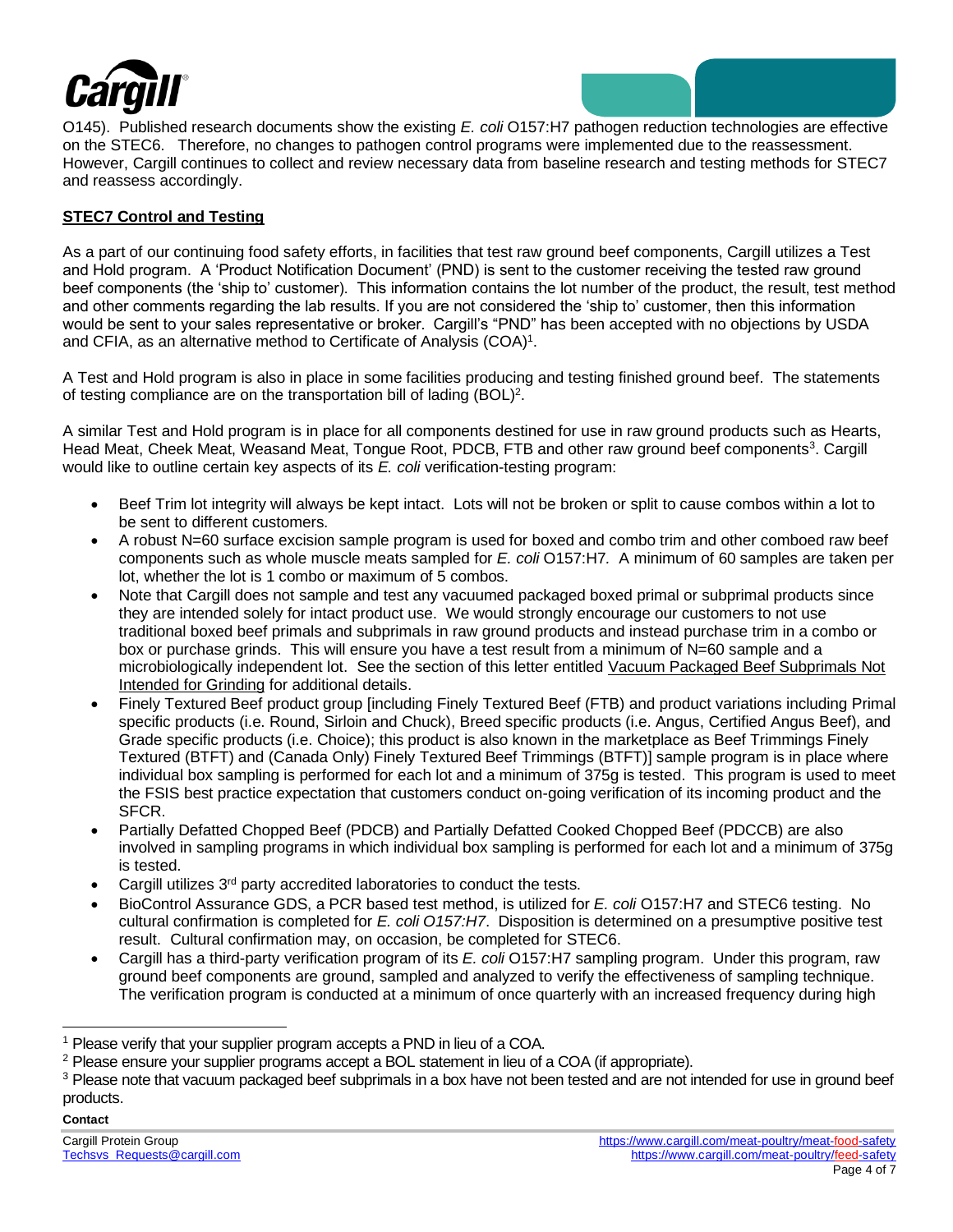

prevalence months (April through September). This program is used to meet the FSIS best practice expectation that customers conduct on-going verification of its incoming product and the SFCR. Cargill has chosen to also test STEC6 within this program to provide additional data for review and verification of the interventions effectiveness on STEC6.

### **Event Period Protocol**

Cargill has an "Event Period" program that when an abnormal number of presumptive positive *E. coli* O157:H7 results on trim and/or ground beef have occurred in the same production day, a facility will hold and evaluate previously tested negative like-kind products. During this evaluation, a determination is made on whether or not products that previously tested negative may be associated with the presumptive positive product. If product is associated, that product is held and removed from the raw ground beef material stream. Untested subprimal products may be evaluated for determination of association with the positive raw ground beef components as well. Additional details are available in separate letter.

### **Vacuum Packaged Beef Subprimals Not Intended For Grinding**

Each Cargill facility produces subprimal products packaged into vacuum bags and either boxed or placed into combos that are not tested and are intended solely for intact use. Cargill expects any customers who purchase vacuum packaged primals in boxes or combos, and utilizes these products for non-intact processes, to address the specific usage within their HACCP plan.

Cargill also produces tested trim and subprimal products that are not bagged and packaged in lined boxes or combos. Tested products are intended for non-intact use, such as grinding, needle tenderizing or injection.

## **3 rd Party Audits**

Cargill Beef Harvest facilities have obtained certification under an approved Global Food Safety Initiative (GFSI) standard. In addition, each facility is evaluated by a  $3<sup>rd</sup>$  party auditing firm using an E. coli addendum, Animal Welfare (including transportation) by a PAACO Certified auditor and SRM audit annually.

## **Control of Specified Risk Materials**

Cargill is very cognizant of the concern of Bovine Spongiform Encephalopathy (BSE) occurring in North America and has joined others in requiring our suppliers of live cattle to verify that the cattle we purchase from them are in compliance with FDS CFR 9 589.2000. Operations at our facilities are governed by applicable USDA/CFIA regulations, including all additions pertaining to the exclusion of "Specified Risk Materials (SRMs)" from the human food supply. Cargill Beef harvest facilities are in compliance with FSIS-2007-0015, Final Regulations for Non-Ambulatory Disabled Cattle and Specified Risk Materials (SRMs) or the SFCA. All SRMs are segregated from Human food and discarded to inedible rendering, incinerated or landfilled:

- The tonsils and spinal cords are removed from all carcasses.
- The skull including brains, eyes and trigeminal ganglia are sent to landfill from all cattle 30 months and older.
- In order to ensure the complete removal of the dorsal root ganglia, the vertebral column of cattle aged 30 months and older (excluding the vertebrate of the tail, the transverse processes of the thoracic and lumbar vertebrae, and the wings of the sacrum) will be removed during fabrication and discarded to inedible rendering, incinerated or landfilled.
- Carcasses are segregated according to age based on the guidelines presented in FSIS-2007-0015 or the SFCR. to ensure proper disposal of SRMs from cattle 30 months or older.
- Eighty inches of small intestines including the distal ileum as measured from the ileocecal junction is discarded to rendering.
- No air injection stunning is used.
- Cattle identified as over 30 months of age are identified in the finished product containers at the Canadian facilities with either a triangle 3 marking or a 'CD' as the first digits of the item number on the finished box label. CD item codes also have ONLY FOR DOMESTIC SALE IN CANADA on a box or combo label.
- US facilities follow labeling directives 6100.1, 6100.4 and 7160.1 for proper identification of products.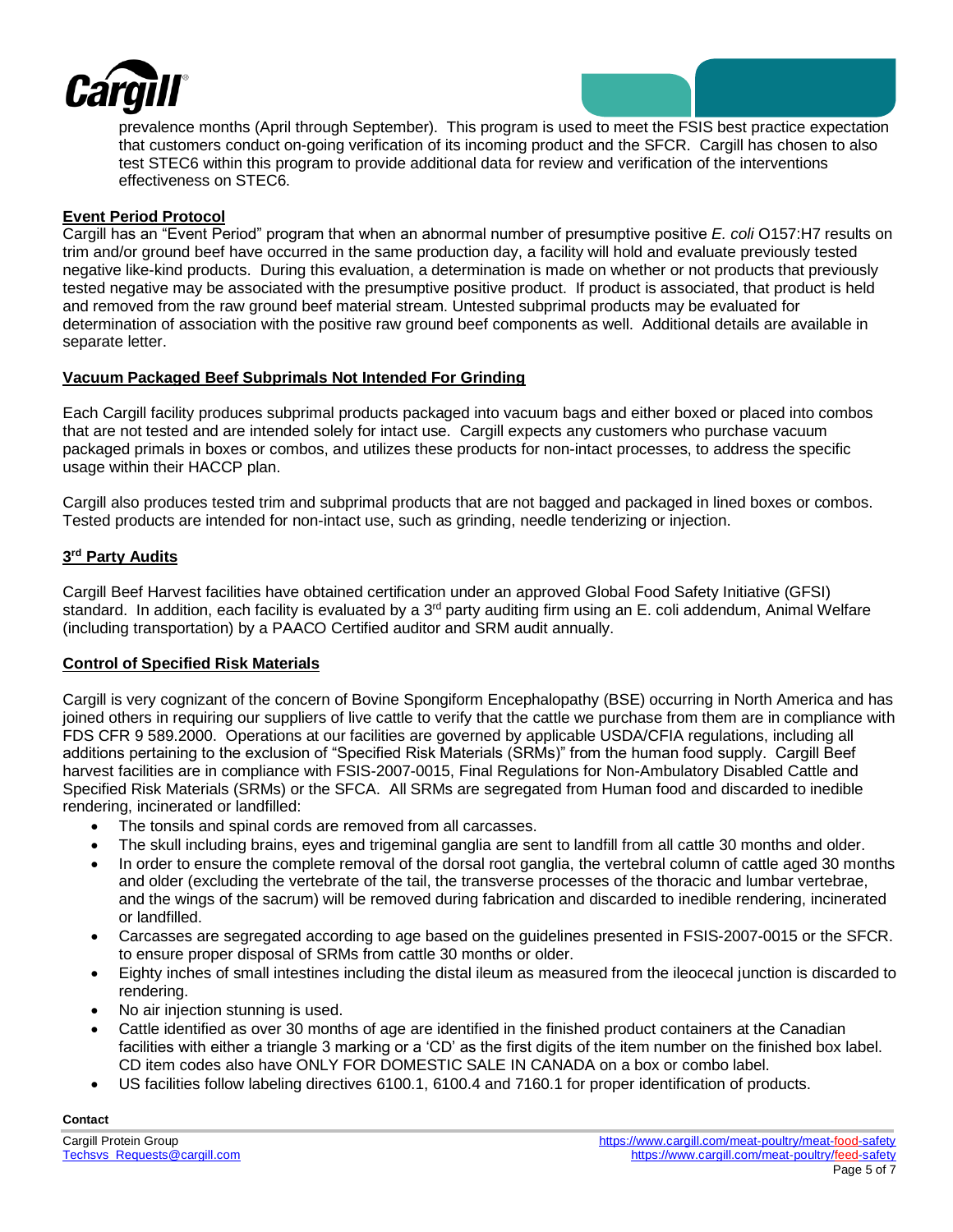

• Condemned cattle not undergoing antemortem inspection are not processed by the facility and are removed by a licensed rendering facility or send to a landfill/composting.

## **Animal Handling**

Cargill is committed to meeting all applicable regulations that pertain to animal handling and the proper care of animals as regulated by the USDA/ CFIA Animal Welfare regulations, as well as the current North American Meat Institute (NAMI) Good Management Practices for Animal Handling. The following information is provided to demonstrate our commitment to Animal Welfare:

- Cargill has a systematic approach to humane handling that meets or exceeds FSIS Directive 6900.2 and/or the SFCR and Meat Inspection Regulation 57.
- Cargill has training programs in place specifically designed to address animal handling issues. The NAMI training guidelines developed by Dr. Temple Grandin are the foundation of this program.
- Industry experts have been used to design equipment and review the animal handling and slaughter process.
- An independent 3<sup>rd</sup> party Professional Animal Auditor Certification Organization (PAACO) trained auditor completes yearly audits. In addition, Cargill completes internal daily monitoring audits, as well as independent 3<sup>rd</sup> party daily observation audits to ensure animal handling requirements are continuously met.
- All Cargill Beef Harvest facilities have a PAACO certified auditor on site.

# **Export**

To ensure all products meet or exceed the standards set for export into other countries, Cargill specifies certain products and produces them under the standards set forth for export into those countries. All products should be verified to be eligible for export to that country prior to producing the finished product for export. All products are adequately labeled to provide the necessary required information to complete Form 9060-6 for export.

#### **Residue Testing**

All US Cargill Meat Solutions establishments are federally inspected by trained FSIS/USDA veterinarians, which inspect and test suspect carcasses for chemical residues. In addition, FSIS Directive 10,800.1 "Procedures for Residue Sampling, Testing, and other Responsibilities for the National Residue Program" and its Clarification Notice 44-01 outline procedures for random evaluation of carcasses. Each Public Health Veterinarian (PHV) located at each Cargill Facility will follow the random sampling request sent to them from the Office of Public Health Science (OPHS). Any sampled carcasses are retained until sample results are returned and found to be negative. Additionally, all Canadian Cargill establishments are also Federally inspected under the supervision of CFIA veterinarians. The inspection staff follows the random sampling plan to test for residues as outlined in the CFIA "National Chemical Residue Monitoring Program". The facilities have implemented acknowledgement forms that producers sign to ensure understanding and compliance with the requirements for animals to be suitable for human consumption at the time of harvest.

#### **General Statements**

Cargill beef harvest facilities are continuously striving to minimize pathogenic bacteria contamination through the implementation of proven new technology and advanced testing programs, while at the same time exploring new technologies as they come into existence.

Cargill believes our food safety program sets the standard for the industry, but at the same time, neither we, nor for that matter, anyone is able to guarantee pathogen free raw materials. Accordingly, we want to reiterate the importance of proper handling and cooking of all raw meat products by you and your customers. Cargill commits to ensure prompt updates to our documents upon any changes to our procedures or processes.

Cargill will continue to strive for excellence in providing our customers with a high-quality product manufactured under strict food safety standards. For additional information and/or updates please visit our website [http://www.cargill.com/products/meat-food-safety.](http://www.cargill.com/products/meat-food-safety) However, should you have any specific questions please contact us at